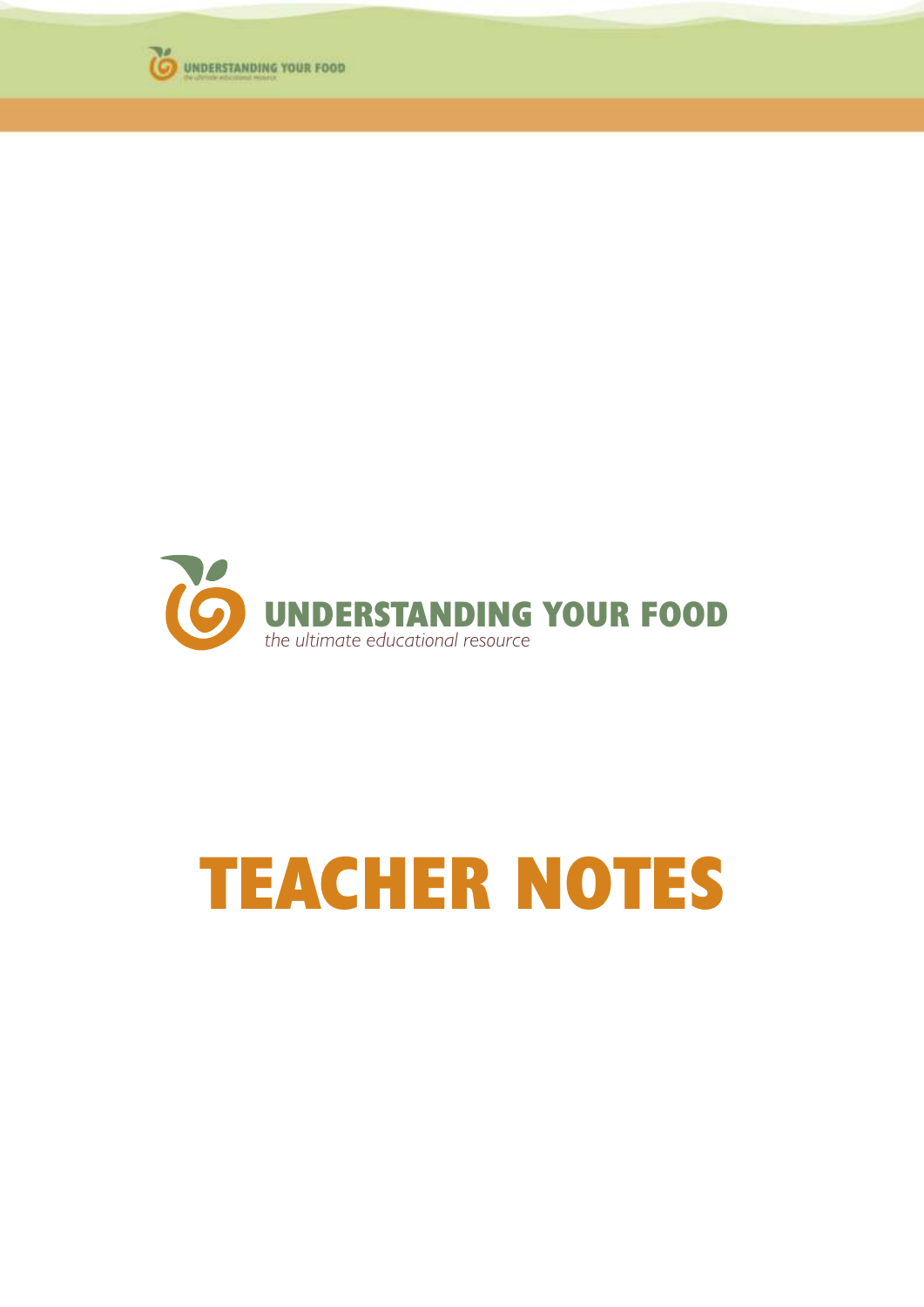## **P1. The conditions necessary for the growth of microbes**

Pupils store uncooked and cooked rice under different conditions to determine the conditions needed for microorganisms to grow.

## **SAFETY NOTE: ONCE THE INVESTIGATION IS UNDERWAY, DO NOT ALLOW PUPILS TO OPEN THE TUBES. THE TUBES AND CONTENTS SHOULD BE DISPOSED OF BY AUTOCLAVING.**

The following results can be expected:

|                                | tube                                                               | conditions in the appearance after appearance after<br>1 week | 2 weeks                |
|--------------------------------|--------------------------------------------------------------------|---------------------------------------------------------------|------------------------|
| uncooked rice                  | no water, warm, air<br>present                                     | rice looks same                                               | rice looks the<br>same |
| cooked rice alone              | water present,<br>warm, air present                                | mould starting<br>to grow                                     | more mould<br>present  |
| cooked rice in<br>refrigerator | water present,<br>cold, air present                                | rice looks the<br>same                                        | rice looks the<br>same |
| cooked rice with<br>oil        | water present,<br>warm, layer of oil<br>stops air reaching<br>rice | rice looks the<br>same                                        | rice looks the<br>same |

You are advised to check the tubes periodically, and show them to the pupils when some mould has appeared in tube B. None of the other tubes should show this in the same period of time. The tubes can be left for longer if desired, in which case mould growth will occur in the other tubes except tube A. However, this may take a number of weeks.

The follow up discussion should reach the conclusion that water/moisture, warm temperature and air (oxygen from the air) are needed for the growth of microorganisms. Mould growth occurs because air containing mould spores has been able to get into the tubes.

The tubes and contents should be disposed of by autoclaving.

#### *KS3 science and food technology*

*Timing - 15 minutes to set up the apparatus; the tubes then need to be looked at after approximately 1 and 2 weeks.*

*Pupil activity sheet P1 accompanies this activity.*

*Requirements*

- *test tubes or boiling tubes*
- *dry, uncooked rice*

*• cooked (boiled and drained) rice*

- *cotton wool*
- *access to a refrigerator (not where food for consumption is stored)*
- *marker pens or sticky labels*